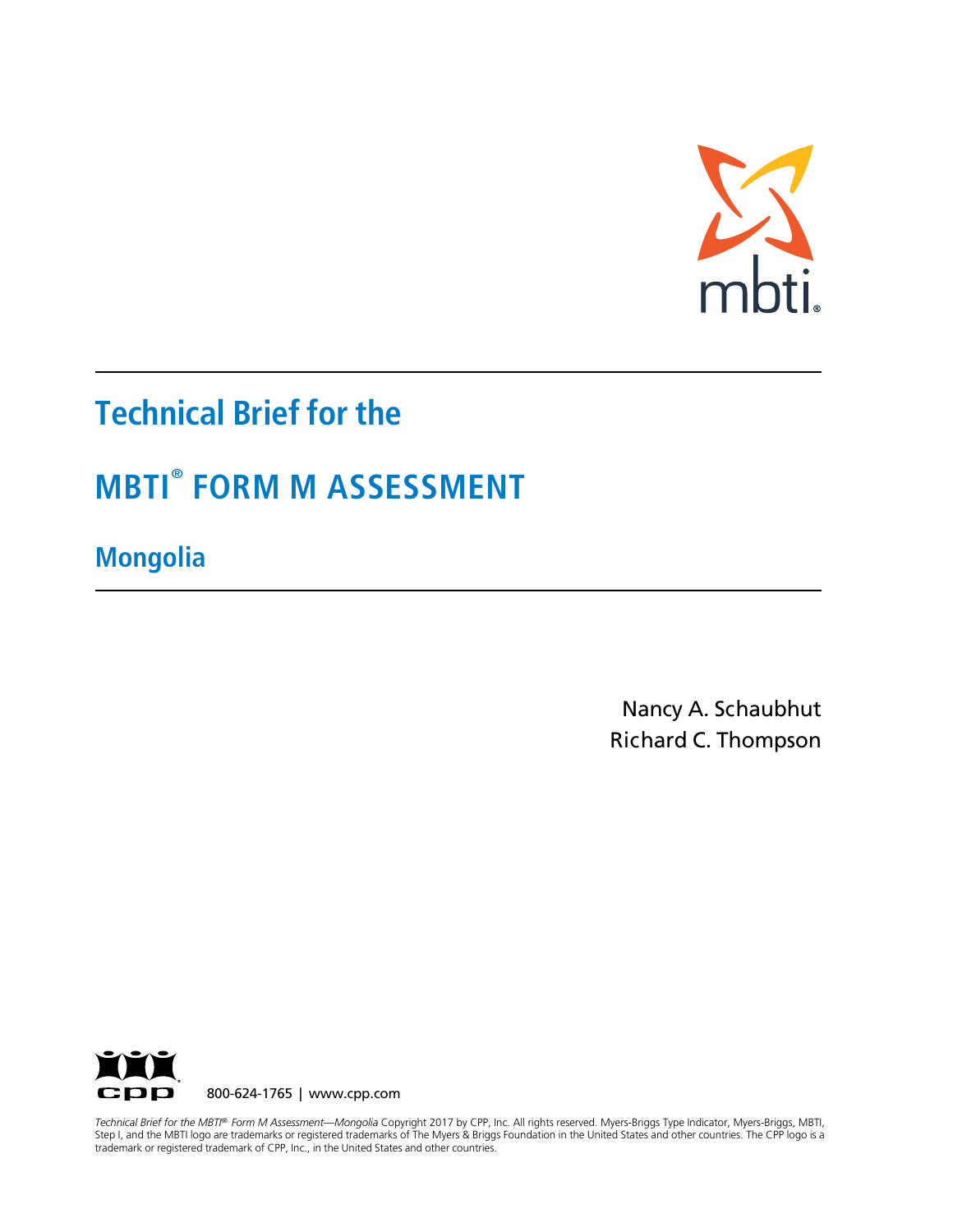#### INTRODUCTION

The *Myers-Briggs Type Indicator®* (MBTI®) instrument is one of the most commonly used personality assessments in the world. Because administration of the instrument outside the United States is growing rapidly, new translations are continually being developed for use in specific regions. This technical brief summarizes the measurement properties of the MBTI Form M assessment with a Mongolia sample. To that end, it examines the reliability of the MBTI Form M assessment, reports on type distribution in a sample of Mongolian participants, and provides comparisons with the US national representative sample (NRS) used in the *MBTI*® *Manual* (Myers, McCaulley, Quenk, & Hammer, 1998) to examine similarities and differences between the groups.

### THE MBTI® ASSESSMENT

The MBTI assessment uses a typology composed of four pairs of opposite preferences, called *preference pairs:*

- Extraversion (E) or Introversion (I)—how you direct and receive energy
- Sensing (S) or Intuition (N)—how you take in information
- Thinking (T) or Feeling (F)—how you decide and come to conclusions
- Judging (J) or Perceiving (P)—how you approach the outside world

The assessment combines an individual's four preferences—one from each preference pair, denoted by its letter—to yield one of the 16 possible personality types (e.g., ESTJ, INFP, etc.). Each type is equally valuable, and an individual inherently belongs to one of the 16 types. This model differentiates the MBTI assessment from most other personality instruments, which typically assess personality traits. Trait-based instruments measure how much of a certain characteristic an individual possesses. Unlike the MBTI assessment, those instruments usually consider one end of a trait to be more positive and the other to be more negative.

Historically, the MBTI assessment has been administered in Mongolia using North American English. A sample composed of 113 Mongolian respondents who completed the MBTI Form M assessment in North American English was obtained for this study. It is important to note that this is not a representative sample, but rather a sample of convenience. Therefore, no inferences may be drawn about the preferences or type distribution of the population of Mongolia. The data reported in this technical brief should be used for psychometric information purposes only.

The Mongolia sample includes 66% women and 33% men, 1% not reported. Respondents' ages ranged from 17 to 58 years (mean = 28.6, *SD* = 8.9). All respondents reported their country of origin and residence as Mongolia. Of the sample, 32% reported working full-time and 7% part-time, 50% were students, 1% none of the above, and 10% unreported.

Table 1 includes the number and percentage of respondents of each type in the sample. As shown, the most frequently occurring type for this sample is ISTJ (20.4%), followed by ESTJ (15.9%). The least common types are ESTP (0.9%), INTJ (1.8%), and INTP (1.8%). Type distributions for women and men in the Mongolia sample are presented in Tables 2 and 3.

Table 4 shows the number and percentage of respondents for each preference. Also included for reference are the number and percentage of respondents for each preference in the US national representative sample (NRS; Myers et al., 1998).

# RELIABILITY OF THE FORM M PREFERENCES

The internal consistency reliabilities (Cronbach's alphas) for the Mongolia sample and the US NRS are reported in Table 5. The reliabilities of the four preference pairs are good for the Mongolia sample and are very similar to those reported in the *MBTI*® *Manual*  (Myers et al., 1998).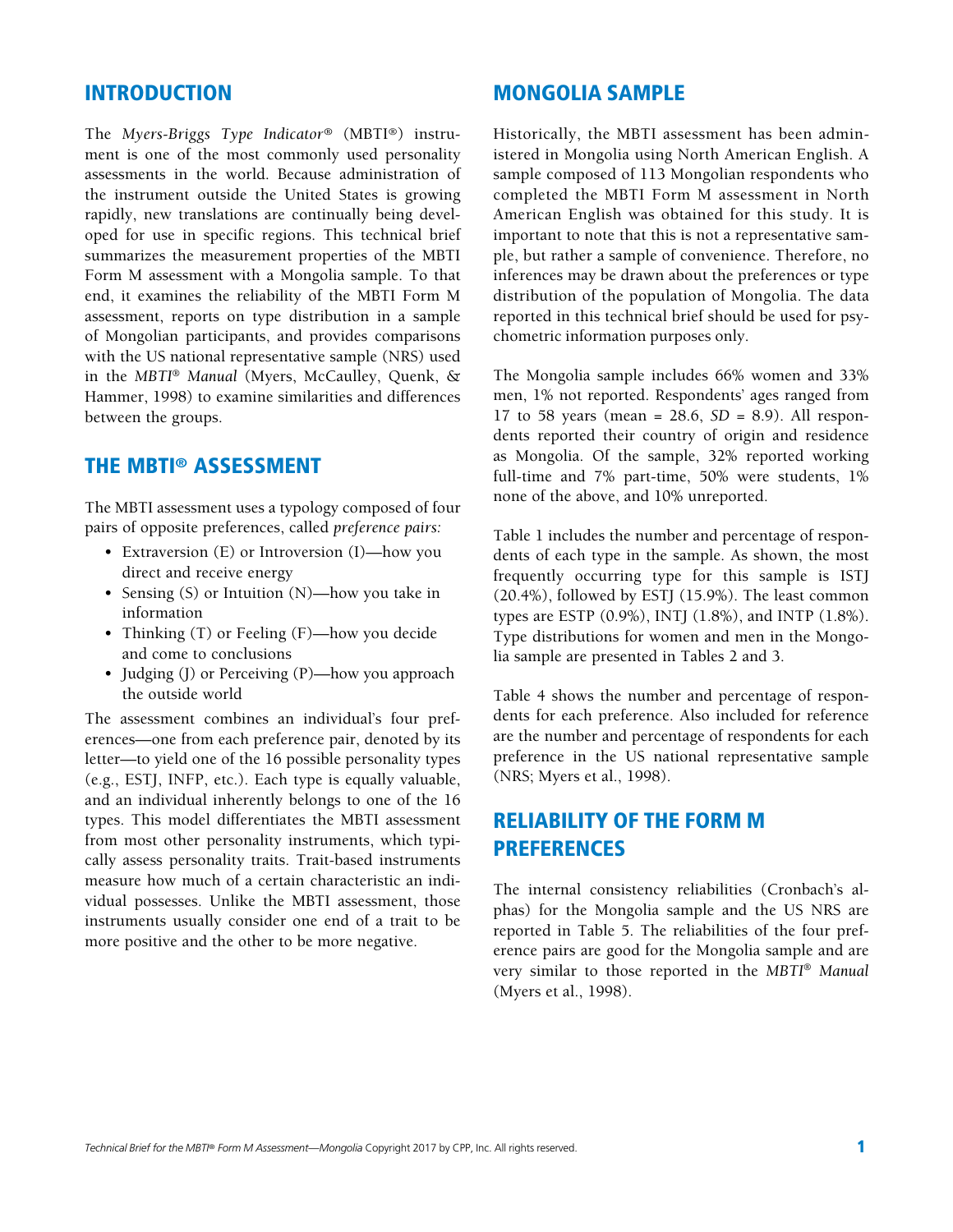| TABLE 1. MBTI® TYPE DISTRIBUTION IN THE MONGOLIA SAMPLE |                                 |                                |                                |                |              |  |  |
|---------------------------------------------------------|---------------------------------|--------------------------------|--------------------------------|----------------|--------------|--|--|
| <b>SENSING</b><br><b>INTUITION</b>                      |                                 |                                |                                |                |              |  |  |
| <b>Thinking</b>                                         |                                 | Feeling                        | <b>Thinking</b>                |                |              |  |  |
| <b>ISTJ</b><br>$n = 23$<br>20.4%                        | <b>ISFJ</b><br>$n = 10$<br>8.8% | <b>INFJ</b><br>$n = 6$<br>5.3% | <b>INTJ</b><br>$n = 2$<br>1.8% | <b>Judging</b> | INTROVERSION |  |  |
| <b>ISTP</b><br>$n = 9$<br>8.0%                          | <b>ISFP</b><br>$n = 4$<br>3.5%  | <b>INFP</b><br>$n = 5$<br>4.4% | <b>INTP</b><br>$n = 2$<br>1.8% | Perceiving     |              |  |  |
| <b>ESTP</b><br>$n = 1$<br>0.9%                          | <b>ESFP</b><br>$n = 3$<br>2.7%  | <b>ENFP</b><br>$n = 7$<br>6.2% | <b>ENTP</b><br>$n = 4$<br>3.5% |                |              |  |  |
| <b>ESTJ</b><br>$n = 18$<br>15.9%                        | <b>ESFJ</b><br>$n = 10$<br>8.8% | <b>ENFJ</b><br>$n = 3$<br>2.7% | <b>ENTJ</b><br>$n = 6$<br>5.3% | Judging        | EXTRAVERSION |  |  |

*Note: N* = 113.

|                                  |                                 | TABLE 2. MBTI® TYPE DISTRIBUTION IN THE MONGOLIA SAMPLE: WOMEN |                                |                                |
|----------------------------------|---------------------------------|----------------------------------------------------------------|--------------------------------|--------------------------------|
|                                  | <b>SENSING</b>                  |                                                                | <b>INTUITION</b>               |                                |
| <b>Thinking</b>                  |                                 | Feeling                                                        | <b>Thinking</b>                |                                |
| <b>ISTJ</b><br>$n = 10$<br>13.3% | <b>ISFJ</b><br>$n = 8$<br>10.7% | <b>INFJ</b><br>$n = 4$<br>5.3%                                 | <b>INTJ</b><br>$n = 2$<br>2.7% | Judging                        |
| <b>ISTP</b><br>$n = 7$<br>9.3%   | <b>ISFP</b><br>$n = 4$<br>5.3%  | <b>INFP</b><br>$n = 3$<br>4.0%                                 | <b>INTP</b><br>$n = 2$<br>2.7% | <b>INTROVERSION</b>            |
| <b>ESTP</b><br>$n = 1$<br>1.3%   | <b>ESFP</b><br>$n = 3$<br>4.0%  | <b>ENFP</b><br>$n=5$<br>6.7%                                   | <b>ENTP</b><br>$n = 0$<br>0.0% | Perceiving                     |
| <b>ESTJ</b><br>$n = 12$<br>16.0% | <b>ESFJ</b><br>$n = 8$<br>10.7% | <b>ENFJ</b><br>$n = 2$<br>2.7%                                 | <b>ENTJ</b><br>$n = 4$<br>5.3% | EXTRAVERSION<br><b>Judging</b> |

*Note: n* = 75.

*Technical Brief for the MBTI® Form M Assessment—Mongolia* Copyright 2017 by CPP, Inc. All rights reserved.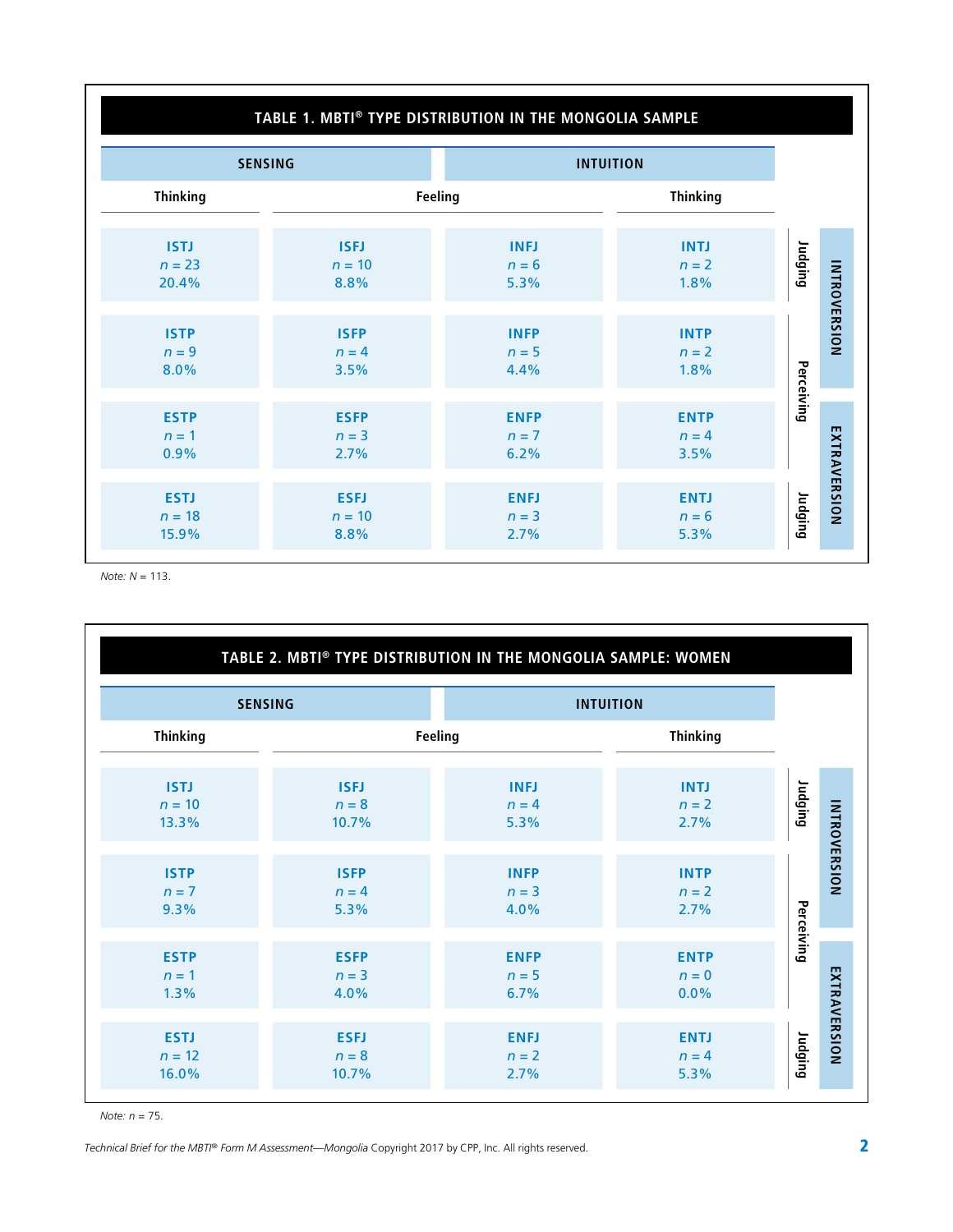#### **TABLE 3. MBTI® TYPE DISTRIBUTION IN THE MONGOLIA SAMPLE: MEN**

|                                   | <b>SENSING</b>                 |                                | <b>INTUITION</b>                |            |              |
|-----------------------------------|--------------------------------|--------------------------------|---------------------------------|------------|--------------|
| <b>Thinking</b>                   |                                | Feeling                        | <b>Thinking</b>                 |            |              |
| <b>ISTJ</b><br>$n = 13$<br>35.1%  | <b>ISFJ</b><br>$n = 2$<br>5.4% | <b>INFJ</b><br>$n = 2$<br>5.4% | <b>INTJ</b><br>$n = 0$<br>0.0%  | Judging    |              |
| <b>ISTP</b><br>$n = 1$<br>2.7%    | <b>ISFP</b><br>$n = 0$<br>0.0% | <b>INFP</b><br>$n = 2$<br>5.4% | <b>INTP</b><br>$n = 0$<br>0.0%  |            | INTROVERSION |
| <b>ESTP</b><br>$n = 0$<br>$0.0\%$ | <b>ESFP</b><br>$n = 0$<br>0.0% | <b>ENFP</b><br>$n = 2$<br>5.4% | <b>ENTP</b><br>$n = 4$<br>10.8% | Perceiving |              |
| <b>ESTJ</b><br>$n = 6$<br>16.2%   | <b>ESFJ</b><br>$n = 2$<br>5.4% | <b>ENFJ</b><br>$n = 1$<br>2.7% | <b>ENTJ</b><br>$n = 2$<br>5.4%  | Judging    | EXTRAVERSION |

*Note: n* = 38.

| TABLE 4. MBTI® PREFERENCE DISTRIBUTIONS<br>FOR THE MONGOLIA SAMPLE AND THE US NRS |    |                                |       |                                |  |  |  |  |
|-----------------------------------------------------------------------------------|----|--------------------------------|-------|--------------------------------|--|--|--|--|
|                                                                                   |    | Mongolia Sample<br>$(N = 113)$ |       | <b>US NRS</b><br>$(N = 3,009)$ |  |  |  |  |
| Preference                                                                        | n  | %                              | n     | ℅                              |  |  |  |  |
| <b>Extraversion (E)</b>                                                           | 52 | 46.0                           | 1,483 | 49.3                           |  |  |  |  |
| Introversion (I)                                                                  | 61 | 54.0                           | 1,526 | 50.7                           |  |  |  |  |
| Sensing (S)                                                                       | 78 | 69.0                           | 2,206 | 73.3                           |  |  |  |  |
| Intuition (N)                                                                     | 35 | 31.0                           | 803   | 26.7                           |  |  |  |  |
| Thinking (T)                                                                      | 65 | 57.5                           | 1.210 | 40.2                           |  |  |  |  |
| Feeling (F)                                                                       | 48 | 42.5                           | 1,799 | 59.8                           |  |  |  |  |
| Judging (J)                                                                       | 78 | 69.0                           | 1,629 | 54.1                           |  |  |  |  |
| Perceiving (P)                                                                    | 35 | 31.0                           | 1,380 | 45.9                           |  |  |  |  |

## **TABLE 5. MBTI® PREFERENCE PAIR INTERNAL CONSISTENCY RELIABILITIES FOR THE MONGOLIA SAMPLE AND THE US NRS**

|                           | Cronbach's Alpha   |               |  |  |
|---------------------------|--------------------|---------------|--|--|
| <b>Preference Pair</b>    | Mongolia<br>Sample | <b>US NRS</b> |  |  |
| Extraversion-Introversion | .89                | .91           |  |  |
| Sensing-Intuition         | .88                | .92           |  |  |
| Thinking-Feeling          | .78                | .91           |  |  |
| Judging-Perceiving        | .83                | .92           |  |  |

*Note:* Mongolia sample *N* = 113; US NRS *N* = 3,009. Source for the US NRS is the *MBTI® Manual* (Myers et al., 1998).

*Note:* Source for the US NRS is the *MBTI® Manual* (Myers et al., 1998).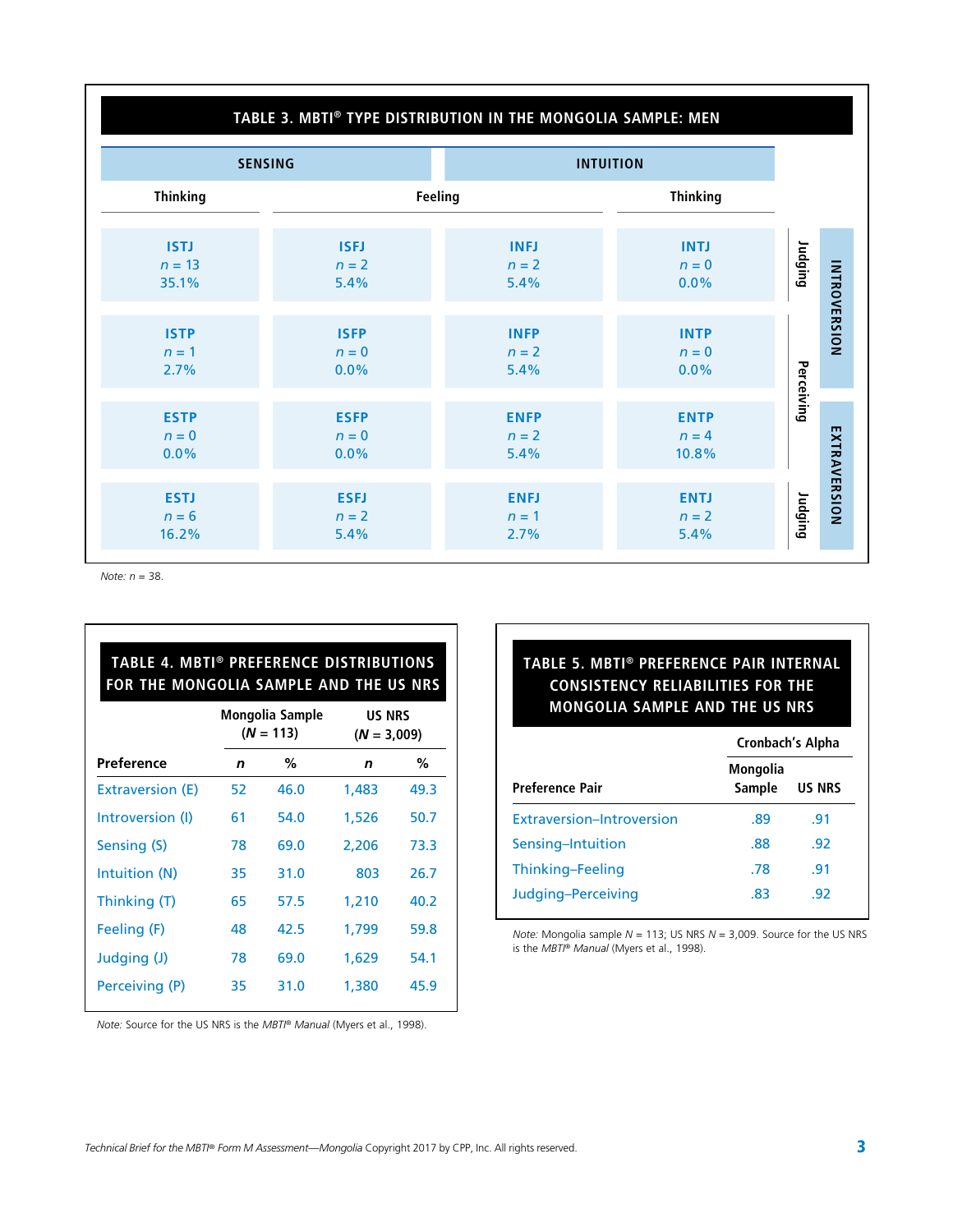# FACTOR ANALYSIS

Several studies have conducted confirmatory factor analyses of the MBTI assessment to assess the validity of the factors of the MBTI assessment. They have indicated that a four-factor model, such as the one theorized and developed by Myers, is the most appropriate and offers the best fit (Harvey, Murry, & Stamoulis, 1995; Johnson & Saunders, 1990). A principal components exploratory factor analysis with varimax rotation was conducted using the item responses from the Mongolia sample. The results are presented in Table 6. The shaded cells indicate that factor 1 is E–I, factor 2 is J–P, factor 3 is T–F, and factor 4 is S–N. The fourfactor structure produced by this analysis shows that the Mongolia MBTI Form M items are measuring their intended constructs, the four preference pairs.

| TABLE 6. FACTOR ANALYSIS ROTATED COMPONENT MATRIX<br>FOR THE MONGOLIA SAMPLE |                     |                     |                     |                     |                 |                     |                     |                     |                     |
|------------------------------------------------------------------------------|---------------------|---------------------|---------------------|---------------------|-----------------|---------------------|---------------------|---------------------|---------------------|
| Item<br>Code                                                                 | Factor 1<br>$(E-I)$ | Factor 2<br>$(J-P)$ | Factor 3<br>$(T-F)$ | Factor 4<br>$(S-N)$ | Item<br>Code    | Factor 1<br>$(E-I)$ | Factor 2<br>$(J-P)$ | Factor 3<br>$(T-F)$ | Factor 4<br>$(S-N)$ |
| EI1                                                                          | .60                 | .02                 | .02                 | .13                 | SN <sub>1</sub> | .06                 | $-.19$              | .02                 | .35                 |
| EI <sub>2</sub>                                                              | .63                 | $-.05$              | .16                 | $-.08$              | SN <sub>2</sub> | .05                 | .03                 | .08                 | .26                 |
| EI3                                                                          | .41                 | .12                 | .18                 | $-.09$              | SN <sub>3</sub> | .15                 | .31                 | .07                 | .52                 |
| E14                                                                          | .61                 | .18                 | .05                 | .15                 | SN <sub>4</sub> | $-.07$              | .18                 | $-.05$              | .20                 |
| EI5                                                                          | .50                 | $-.04$              | $-.07$              | .09                 | SN <sub>5</sub> | .01                 | .09                 | .10                 | .24                 |
| EI6                                                                          | .69                 | .05                 | $-.02$              | $-.13$              | SN <sub>6</sub> | $-.07$              | .20                 | $-.04$              | .22                 |
| EI7                                                                          | .40                 | .03                 | .11                 | .01                 | SN <sub>7</sub> | .04                 | .46                 | $-.01$              | .32                 |
| EI8                                                                          | .64                 | .02                 | .05                 | $-.13$              | SN <sub>8</sub> | $-.14$              | .46                 | $-.14$              | .11                 |
| EI9                                                                          | .39                 | $-.04$              | .02                 | $-.40$              | SN <sub>9</sub> | $-.06$              | .22                 | .01                 | .42                 |
| <b>EI10</b>                                                                  | .55                 | $-.17$              | .18                 | .03                 | <b>SN10</b>     | $-.03$              | .09                 | $-.05$              | .16                 |
| EI11                                                                         | .64                 | .00                 | .06                 | $-.11$              | <b>SN11</b>     | .06                 | $-.22$              | .00                 | .41                 |
| <b>EI12</b>                                                                  | .46                 | .00                 | .10                 | $-.30$              | <b>SN12</b>     | .09                 | $-.13$              | $-.12$              | .31                 |
| <b>EI13</b>                                                                  | .52                 | .11                 | $-.06$              | $-.34$              | <b>SN13</b>     | $-.26$              | .14                 | .08                 | .48                 |
| EI14                                                                         | .53                 | $-.03$              | .11                 | $-.29$              | <b>SN14</b>     | $-.01$              | .19                 | .03                 | .30 <sub>0</sub>    |
| <b>EI15</b>                                                                  | .47                 | .16                 | $-.03$              | .10                 | <b>SN15</b>     | $-.21$              | .14                 | .02                 | .42                 |
| <b>EI16</b>                                                                  | .48                 | .10                 | $-.02$              | $-.03$              | <b>SN16</b>     | $-.10$              | .16                 | $-.15$              | .18                 |
| <b>EI17</b>                                                                  | .59                 | .15                 | $-.02$              | .07                 | <b>SN17</b>     | $-.17$              | .12                 | .13                 | .17                 |
| <b>EI18</b>                                                                  | .66                 | $-.03$              | .03                 | $-.09$              | <b>SN18</b>     | .24                 | .17                 | $-.15$              | .30 <sub>0</sub>    |
| EI19                                                                         | .67                 | .03                 | $-.03$              | .01                 | <b>SN19</b>     | $-.09$              | .07                 | $-.08$              | .47                 |
| <b>EI20</b>                                                                  | .63                 | $-.02$              | $-.06$              | .23                 | <b>SN20</b>     | $-.05$              | $-.04$              | .13                 | .39                 |
| EI21                                                                         | .49                 | .09                 | .11                 | .05                 | <b>SN21</b>     | $-.02$              | $-.07$              | $-.14$              | .24                 |
|                                                                              |                     |                     |                     |                     | <b>SN22</b>     | .04                 | .14                 | .27                 | .42                 |
|                                                                              |                     |                     |                     |                     | <b>SN23</b>     | .03                 | $-.05$              | $-.03$              | .54                 |
|                                                                              |                     |                     |                     |                     | <b>SN24</b>     | $-.33$              | .30                 | $-.02$              | .10                 |
|                                                                              |                     |                     |                     |                     | <b>SN25</b>     | .13                 | .24                 | $-.15$              | .24                 |
|                                                                              |                     |                     |                     |                     | <b>SN26</b>     | $-.13$              | $-.07$              | $-.22$              | .47                 |

*(cont'd)*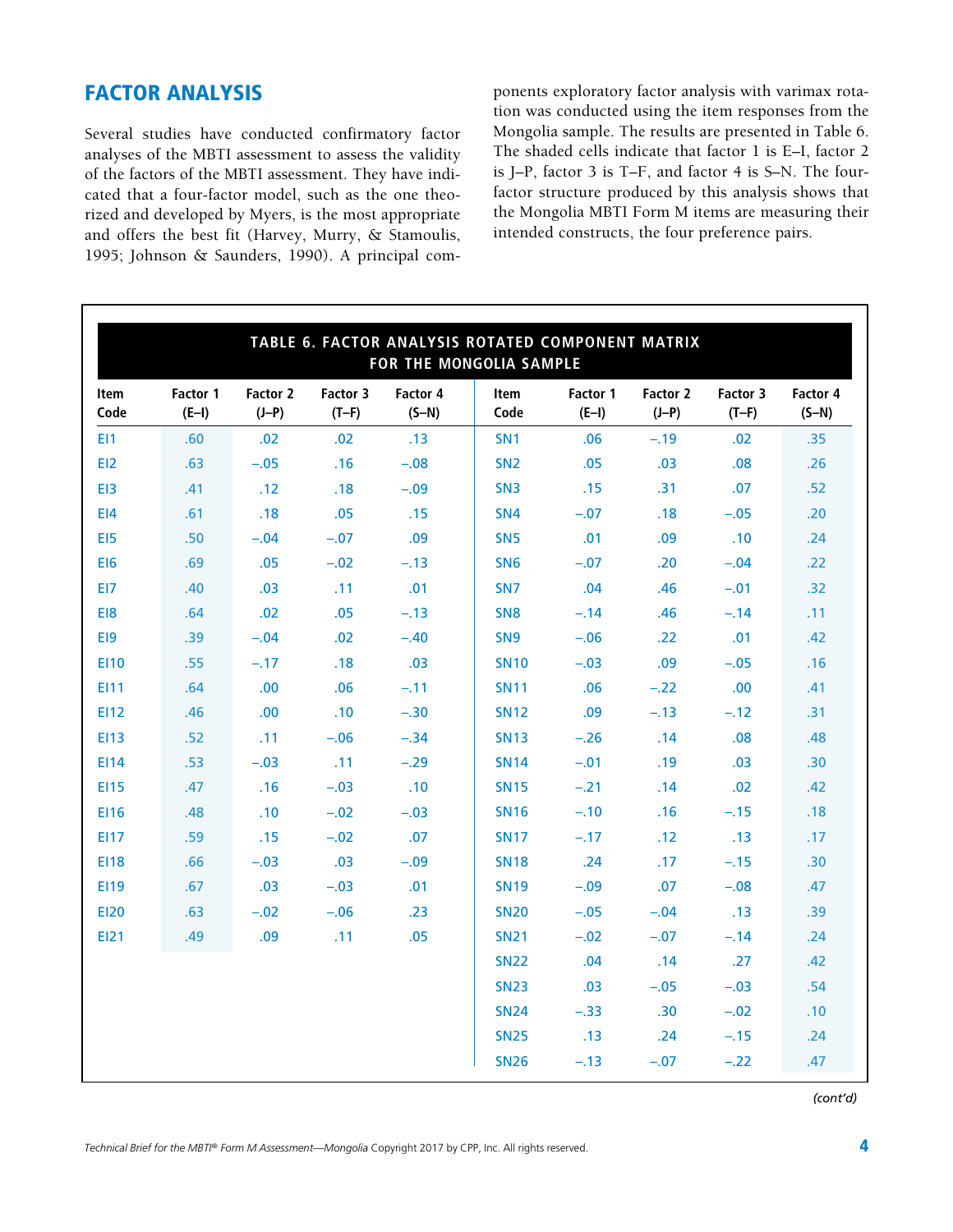| TABLE 6. FACTOR ANALYSIS ROTATED COMPONENT MATRIX<br>FOR THE MONGOLIA SAMPLE (CONT'D) |                     |                     |                     |                     |                 |                     |                     |                     |                     |
|---------------------------------------------------------------------------------------|---------------------|---------------------|---------------------|---------------------|-----------------|---------------------|---------------------|---------------------|---------------------|
| Item<br>Code                                                                          | Factor 1<br>$(E-I)$ | Factor 2<br>$(J-P)$ | Factor 3<br>$(T-F)$ | Factor 4<br>$(S-N)$ | Item<br>Code    | Factor 1<br>$(E-I)$ | Factor 2<br>$(J-P)$ | Factor 3<br>$(T-F)$ | Factor 4<br>$(S-N)$ |
| TF1                                                                                   | $-.09$              | .28                 | .36                 | .18                 | JP1             | $-.11$              | .45                 | .10                 | .04                 |
| TF <sub>2</sub>                                                                       | .08                 | .23                 | .16                 | .19                 | JP <sub>2</sub> | .02                 | .48                 | .21                 | $-.06$              |
| TF3                                                                                   | .08                 | .17                 | .55                 | $-.07$              | JP3             | .11                 | .54                 | .00                 | .11                 |
| TF4                                                                                   | .13                 | $-.02$              | .39                 | .20                 | JP4             | .01                 | .47                 | .20                 | .02                 |
| TF <sub>5</sub>                                                                       | .06                 | $-.02$              | .38                 | .09                 | JP5             | .23                 | .25                 | .21                 | .12                 |
| TF <sub>6</sub>                                                                       | .09                 | .15                 | .29                 | $-.13$              | JP <sub>6</sub> | .14                 | .45                 | $-.06$              | $-.06$              |
| TF7                                                                                   | .02                 | .39                 | .46                 | $-.21$              | JP7             | .14                 | .41                 | .18                 | .14                 |
| TF8                                                                                   | .06                 | $-.18$              | .51                 | .02                 | JP8             | .03                 | .47                 | $-.04$              | $-.14$              |
| TF9                                                                                   | $-.04$              | .00.                | .25                 | $-.06$              | JP9             | .08                 | .54                 | .03                 | .21                 |
| <b>TF10</b>                                                                           | $-.20$              | .03                 | .44                 | .25                 | <b>JP10</b>     | .03                 | .54                 | .09                 | $-.12$              |
| <b>TF11</b>                                                                           | .05                 | .03                 | .21                 | $-.16$              | <b>JP11</b>     | .09                 | .57                 | $-.01$              | $-.19$              |
| <b>TF12</b>                                                                           | $-.02$              | $-.08$              | .38                 | $-.26$              | <b>JP12</b>     | $-.01$              | .49                 | .19                 | $-.17$              |
| <b>TF13</b>                                                                           | $-.28$              | .23                 | .24                 | .12                 | <b>JP13</b>     | .01                 | .49                 | .09                 | .12                 |
| <b>TF14</b>                                                                           | .13                 | .19                 | .49                 | $-.17$              | <b>JP14</b>     | $-.35$              | .19                 | .30                 | .03                 |
| <b>TF15</b>                                                                           | .00                 | .20                 | .56                 | .04                 | <b>JP15</b>     | .02                 | .58                 | .17                 | $-.23$              |
| <b>TF16</b>                                                                           | .00                 | $-.07$              | .45                 | $-.07$              | <b>JP16</b>     | .05                 | .52                 | $-.03$              | .12                 |
| <b>TF17</b>                                                                           | $-.07$              | .23                 | .42                 | $-.34$              | <b>JP17</b>     | .31                 | .30                 | .32                 | $-.02$              |
| <b>TF18</b>                                                                           | .16                 | .07                 | .39                 | .25                 | <b>JP18</b>     | .00                 | .55                 | .14                 | .29                 |
| <b>TF19</b>                                                                           | .09                 | .16                 | .55                 | $-.13$              | <b>JP19</b>     | .16                 | .57                 | $-.07$              | .13                 |
| <b>TF20</b>                                                                           | .02                 | $-.10$              | .33                 | .13                 | <b>JP20</b>     | .06                 | .41                 | .09                 | .19                 |
| <b>TF21</b>                                                                           | $-.08$              | .10                 | .42                 | .01                 | <b>JP21</b>     | .34                 | .38                 | $-.05$              | .16                 |
| <b>TF22</b>                                                                           | .05                 | $-.17$              | .53                 | .18                 | <b>JP22</b>     | $-.10$              | .57                 | $-.22$              | $-.02$              |
| <b>TF23</b>                                                                           | .23                 | $-.17$              | .29                 | $-.06$              |                 |                     |                     |                     |                     |
| <b>TF24</b>                                                                           | .22                 | .17                 | $-.05$              | $-.22$              |                 |                     |                     |                     |                     |

*Note: N* = 113.

## **CONCLUSION**

The analyses reported here with an initial Mongolia sample demonstrate that the measurement properties of the assessment are adequate. Therefore, MBTI Form M can be widely used with individuals who reside in

Mongolia and read English. As use of the MBTI Form M assessment in Mongolia continues to grow, larger and more diverse samples will become available, and the measurement properties of MBTI Form M in Mongolia will continue to be evaluated.